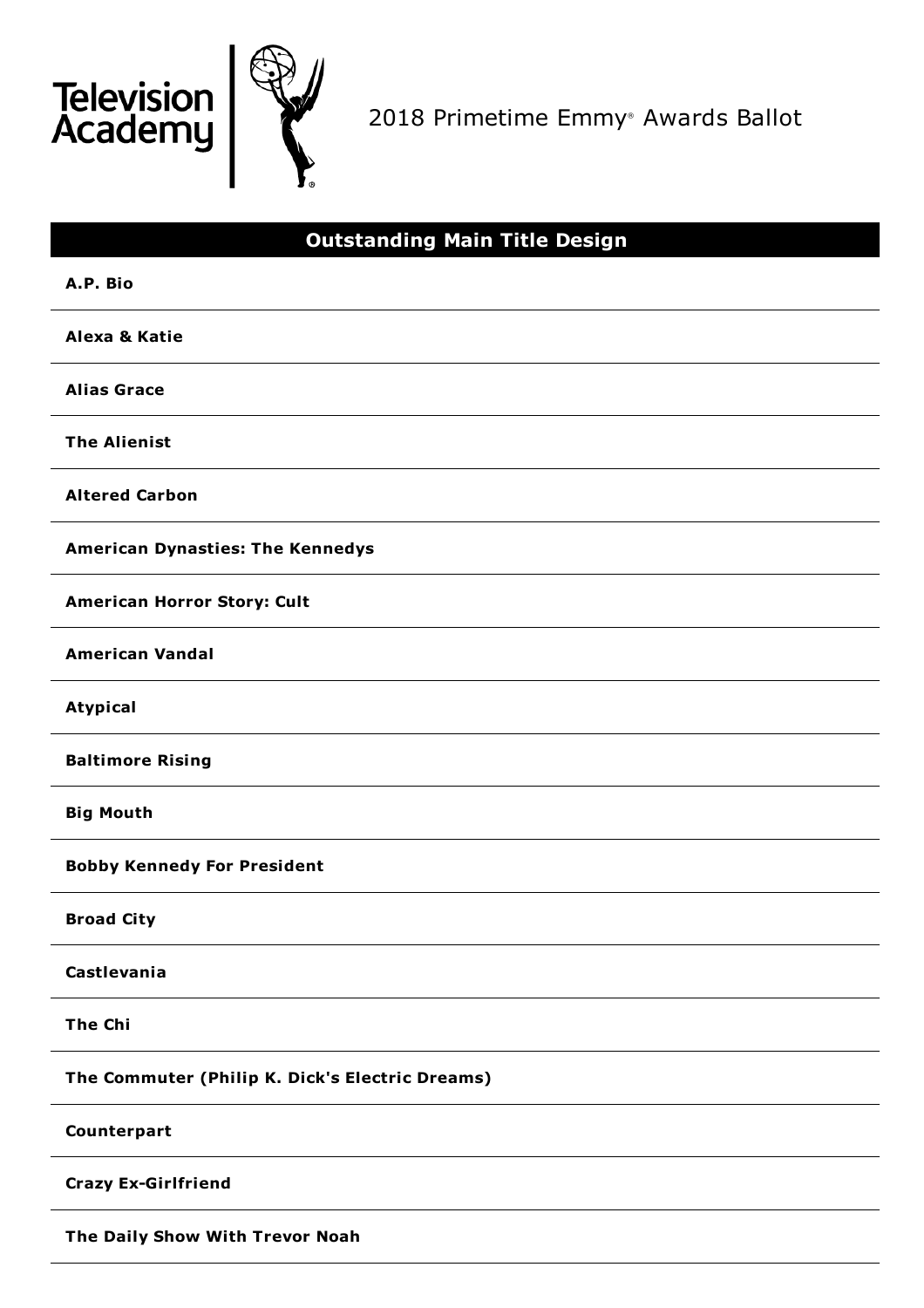| Dave Chappelle: Equanimity                                        |
|-------------------------------------------------------------------|
| <b>The Deuce</b>                                                  |
| <b>Dirty Money</b>                                                |
| <b>Echoes (Lore)</b>                                              |
| <b>Elvis Presley: The Searcher</b>                                |
| <b>The Final Year</b>                                             |
| The Four: Battle for Stardom                                      |
| <b>The Fourth Estate</b>                                          |
| <b>Friends From College</b>                                       |
| <b>Genius: Picasso</b>                                            |
| <b>GLOW</b>                                                       |
| Godless                                                           |
| <b>The Good Doctor</b>                                            |
| <b>Hamilton's Pharmacopeia</b>                                    |
| <b>Hell's Kitchen</b>                                             |
| <b>Howards End</b>                                                |
| I Love You, America With Sarah Silverman                          |
| <b>Icarus</b>                                                     |
| If You're Not in the Obit, Eat Breakfast                          |
| <b>Intervention</b>                                               |
| <b>James Cameron's Story Of Science Fiction (AMC Visionaries)</b> |
| The Jim Jefferies Show                                            |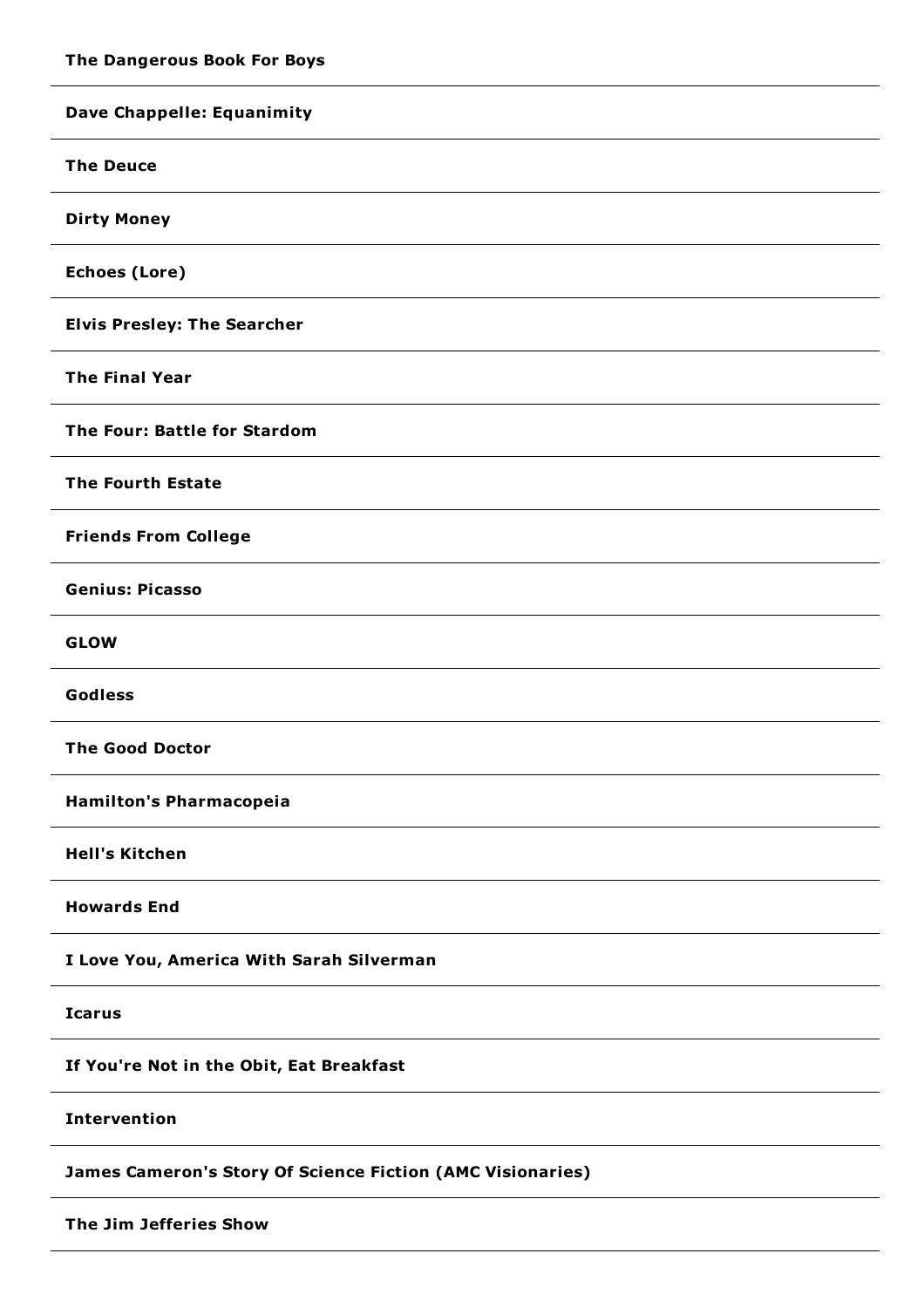| <b>Lip Sync Battle</b>                                   |
|----------------------------------------------------------|
| <b>Little Women</b>                                      |
| <b>Long Strange Trip</b>                                 |
| <b>Lost in Space</b>                                     |
| The Magical Wand Chase: A Sesame Street Special          |
| <b>Manhunt: Unabomber</b>                                |
| <b>Marcia Clark Investigates The First 48</b>            |
| <b>Marvel's The Defenders</b>                            |
| <b>Marvel's The Punisher</b>                             |
| <b>McMafia</b>                                           |
| The Men Who Built America: Frontiersmen                  |
|                                                          |
| Mindhunter                                               |
| <b>Mozart in the Jungle</b>                              |
| <b>My House</b>                                          |
| My Next Guest Needs No Introduction with David Letterman |
| <b>Narcos</b>                                            |
| <b>One Strange Rock</b>                                  |
| <b>Our Cartoon President</b>                             |
| <b>Patrick Melrose</b>                                   |
| <b>The Putin Interviews</b>                              |
| Queen Sugar                                              |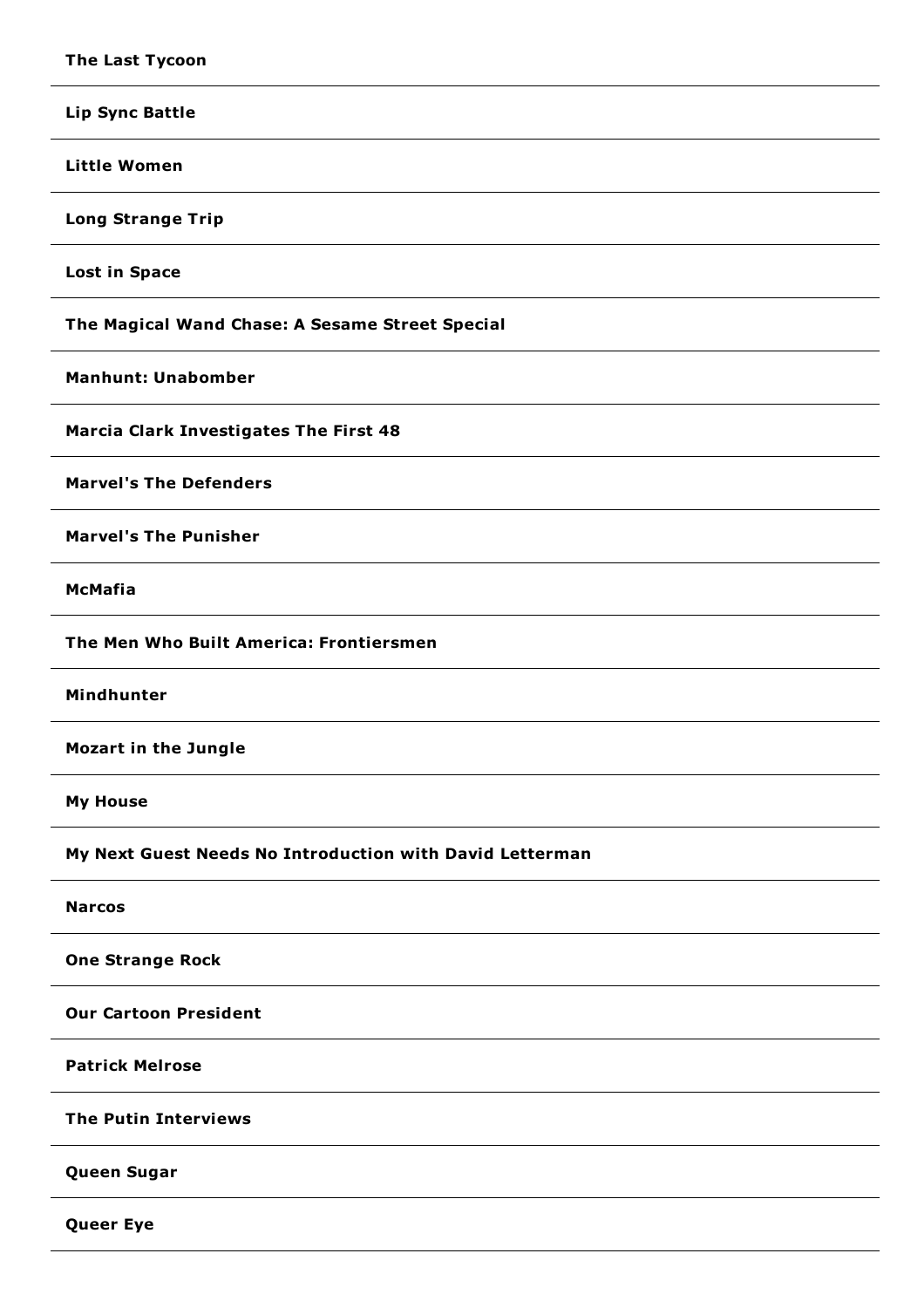**Rellik**

**Robert Kirkman's Secret History Of Comics (AMC Visionaries)**

**2018 Rock and Roll Hall of Fame Induction Ceremony**

**Rolling Stone: Stories From The Edge**

**Rotten**

**The Rundown with Robin Thede**

**Ryan Hansen Solves Crimes on Television**

**Seven Seconds**

**The Sinner**

**Slutever**

**Splitting Up Together**

**Star Trek: Discovery**

**Step Up: High Water**

**The Story Of Us With Morgan Freeman**

**Survivor**

**The Tale**

**The Terror**

**This Close**

**The Tick**

**Tiny Shoulders: Rethinking Barbie**

**Top of the Lake: China Girl**

**Twin Peaks**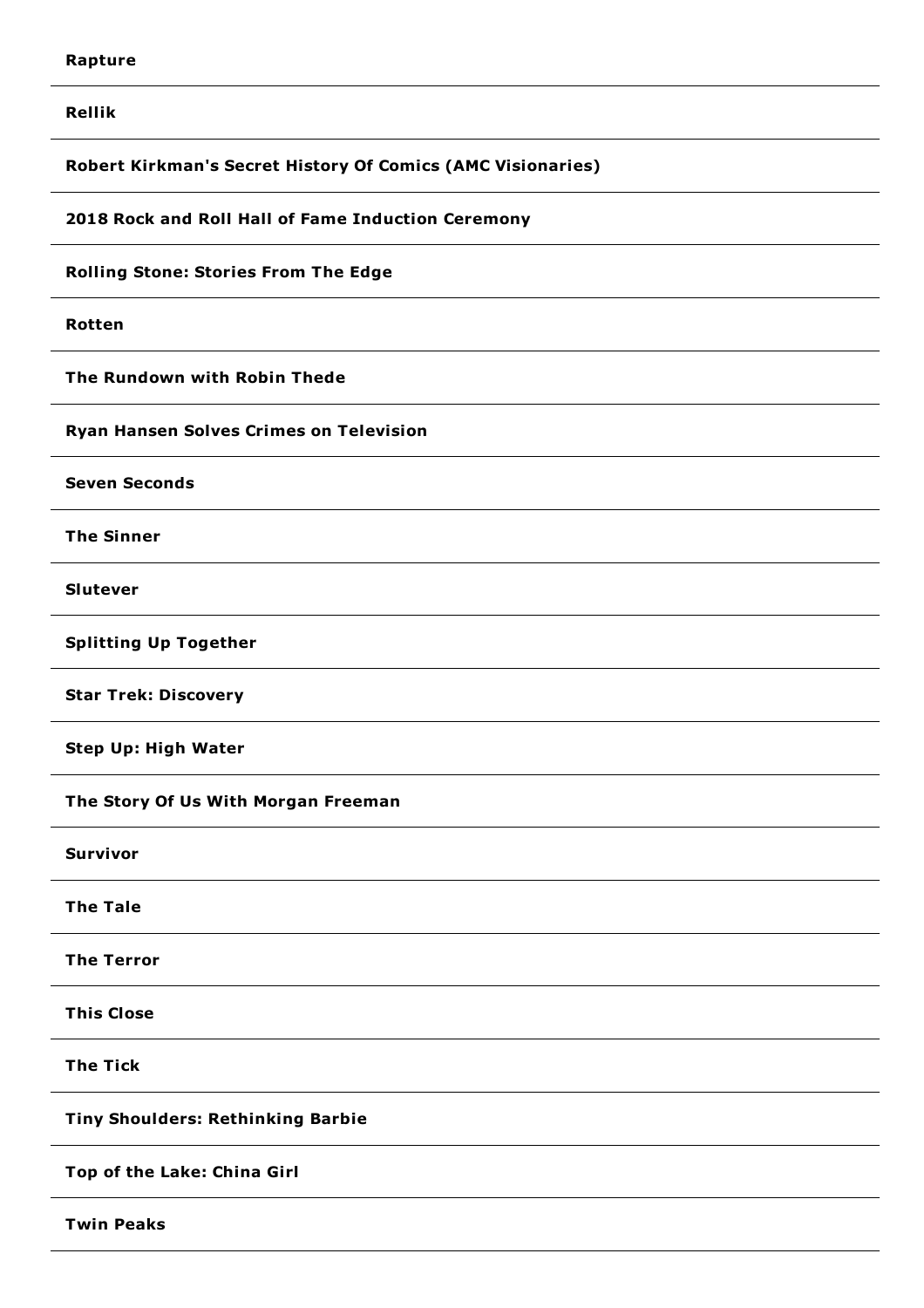**Undercover High**

**Wasted! The Story Of Food Waste**

**Westworld**

**The Wonderful World of Disney: Magical Holiday Celebration**

**Wormwood**

**Wyatt Cenac's Problem Areas**

## **End of Category**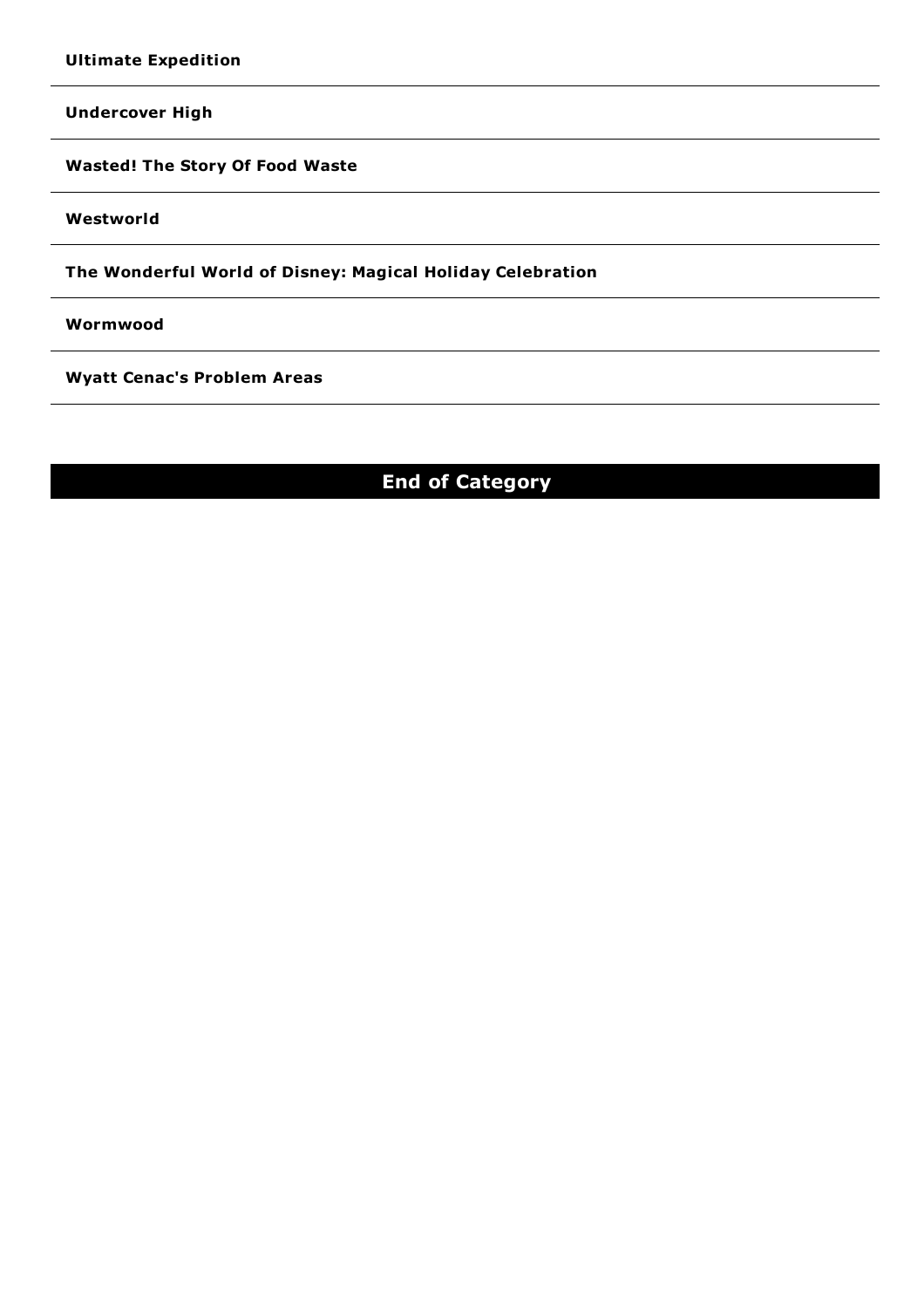### **Outstanding Motion Design**

#### **American Vandal**

#### **Bering Sea Gold**

**Broad City**

**The Daily Show With Trevor Noah**

**Full Frontal with Samantha Bee**

**Jane**

**Jimmy Kimmel Live!**

**Late Night with Seth Meyers**

**Legion**

**Martin Luther: The Idea that Changed the World**

**The 2018 Miss America Competition**

**The Oscars**

**Robert Kirkman's Secret History Of Comics (AMC Visionaries)**

**Rolling Stone: Stories From The Edge**

**Rotten**

**Saturday Night Live**

**Shot in the Dark**

**The Story Of Us With Morgan Freeman**

**The Walking Dead Behind The Dead**

**Wasted! The Story Of Food Waste**

**Westworld**

**Wormwood**